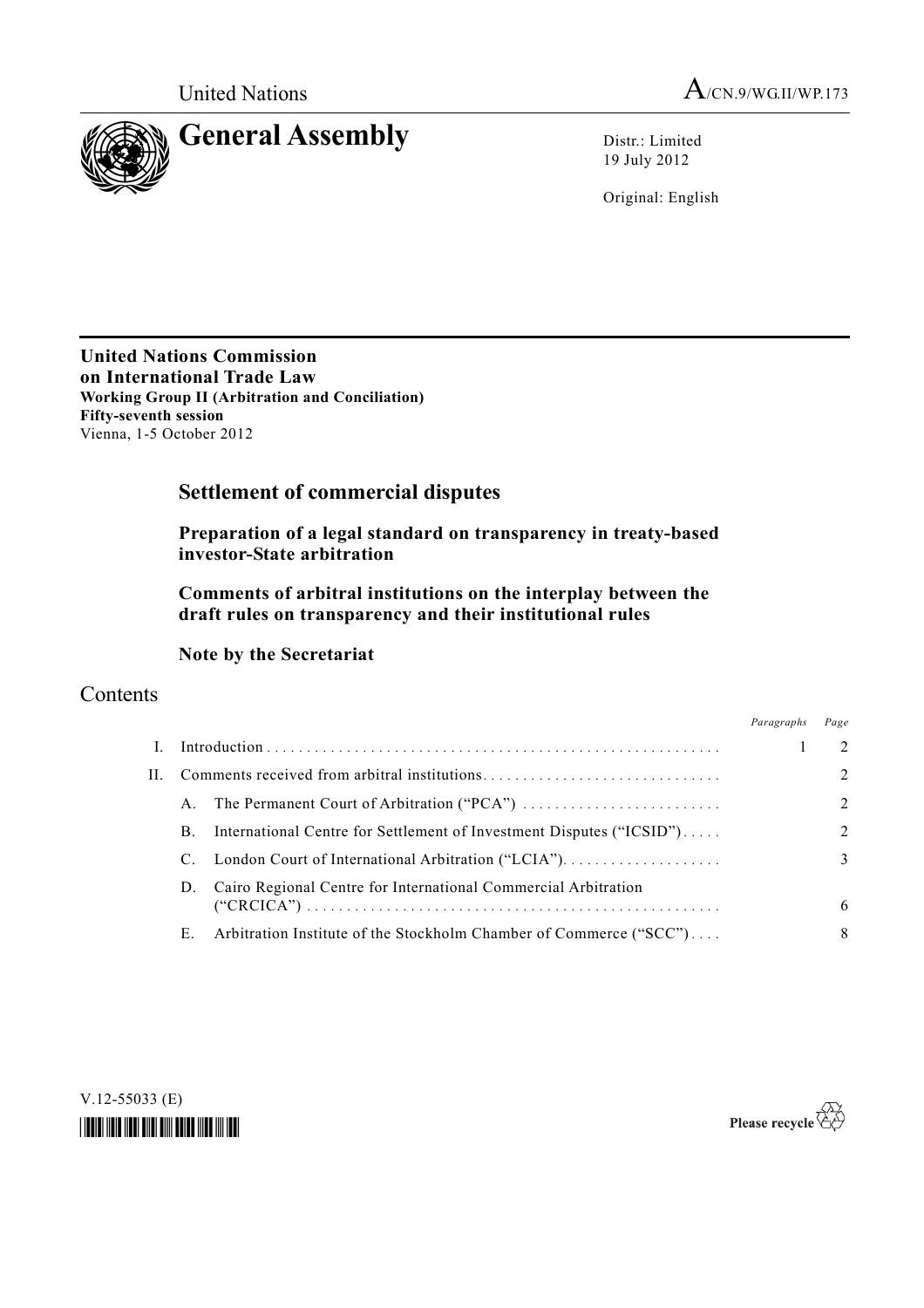## **I. Introduction**

1. Arbitral institutions that had expressed an interest in being associated with the current work of the Working Group regarding the preparation of a legal standard on transparency in treaty-based investor-State arbitration have provided comments on issues that could arise in connection with the application of the UNCITRAL rules on transparency currently under preparation by the Working Group to arbitration cases administered under their arbitration rules (A/CN.9/736, under para. 28). Comments received from arbitral institutions are reproduced below (see also A/CN.9/WG.II/WP.169/Add.1, para. 35).

## **II. Comments received from arbitral institutions**

## **A. The Permanent Court of Arbitration ("PCA")**

Reply by the Deputy Secretary-General Date: 11 January 2012

Currently parties may choose among the following sets of the Permanent Court of Arbitration ("PCA") Arbitration Rules: Permanent Court of Arbitration Optional Rules for Arbitrating Disputes between Two States; Permanent Court of Arbitration Optional Rules for Arbitrating Disputes between Two Parties of Which Only One Is a State; Permanent Court of Arbitration Optional Rules for Arbitration Involving International Organizations and States; Permanent Court of Arbitration Optional Rules for Arbitration between International Organizations and Private Parties; Permanent Court of Arbitration Optional Rules for Arbitration of Disputes Relating to Natural Resources and the Environment; and Permanent Court of Arbitration Optional Rules for Arbitration of Disputes Relating to Outer Space Activities.

Our prima facie review indicates that the above sets of PCA Rules, which are based on either the 1976 or the 2010 UNCITRAL Arbitration Rules, can operate in tandem with the rules on transparency as currently drafted.<sup>1</sup> The PCA reserves the right to amend or supplement its response, subject to future modifications of the draft transparency rules.

## **B. International Centre for Settlement of Investment Disputes ("ICSID")**

Reply by the Secretary-General Date: 18 January 2012

1. The International Centre for Settlement of Investment Disputes (ICSID) herein provides comments on the possible interplay between the ICSID Arbitration Rules

**\_\_\_\_\_\_\_\_\_\_\_\_\_\_\_\_\_\_** 

<sup>1</sup> Previously, parties to arbitration under PCA Rules have agreed to very broad disclosure requirements, For example, in the *Abyei* arbitration (PCA Case No. 2008-5), which was conducted under the PCA Optional Rules for Arbitrating Disputes between Two Parties of Which Only One Is a State, the Parties agreed to make public the oral and written pleadings as well as the final award.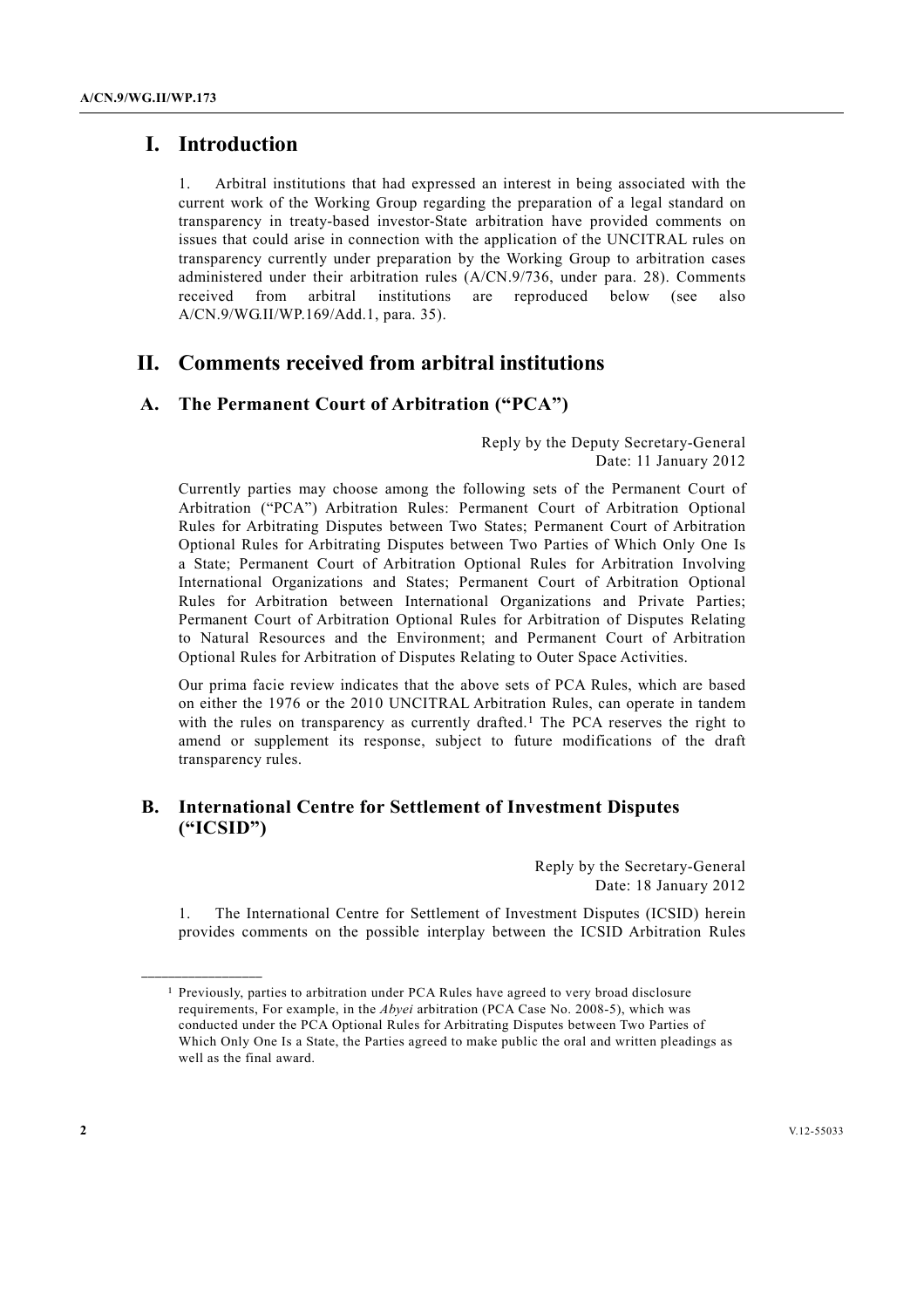and the draft rules on transparency as currently stated in documents A/CN.9/WG.II/WP.169 and A/CN.9/WG.II/WP.169/Add.1.

2. ICSID administers arbitration proceedings governed by the UNCITRAL Arbitration Rules on an ad hoc basis, such as in the context of NAFTA and various BITs. The comments made by the UNCITRAL Secretariat in document A/CN.9/WG.II/WP.169/Add.1 at paragraphs 13 to 34 would apply to UNCITRAL cases administered by ICSID. As a result, any transparency provisions adopted by the Commission could be applied in UNCITRAL cases administered by ICSID.

3. Under the ICSID Convention, the Centre provides facilities for conciliation and arbitration of investment disputes between Contracting States and nationals of other Contracting States. The ICSID Administrative Council also adopted Additional Facility Rules (AF Rules) authorizing the ICSID Secretariat to administer proceedings that fall outside the scope of the ICSID Convention, such as when one of the parties is not a Contracting State or a national of a Contracting State (e.g., Canada or Mexico) or when the proceedings are between parties at least one of which is a Contracting State or a national of a Contracting State for the settlement of disputes that do not arise directly out of an investment, provided that the underlying transaction is not an ordinary commercial transaction.

The interplay between the draft UNCITRAL rules on transparency and the ICSID Convention and the Centre's Arbitration Rules would assume that the UNCITRAL rules could apply in an ICSID arbitration proceeding. On the basis of the discussion of the Working Group so far, and the discussions that have yet to take place regarding the scope of application of the rules, the Centre is not in a position to offer further comment at this stage.

## **C. London Court of International Arbitration ("LCIA")**

Reply by the Director General Date: 20 January 2012

### **Introduction**

The LCIA has been requested to comment on the interplay between LCIA rules, practice and procedure, and the proposed UNCITRAL rules on transparency in treaty-based investor-State arbitration, were the two to be applied together.

The comments below relate only to practical matters arising from the LCIA's role as administrator, or designated "repository"/registry, and do not extend to the roles, rights and responsibilities of the parties and of the tribunal.

References to "the LCIA" may relate to the LCIA secretariat and/or to the LCIA Court. However, the LCIA Court is the final authority for the application of rules, practice and procedure adopted by the LCIA for the administration of arbitrations, whether applied by the secretariat on behalf of the Court, or by the Court itself, in the person of its President, Vice-Presidents, or Divisions.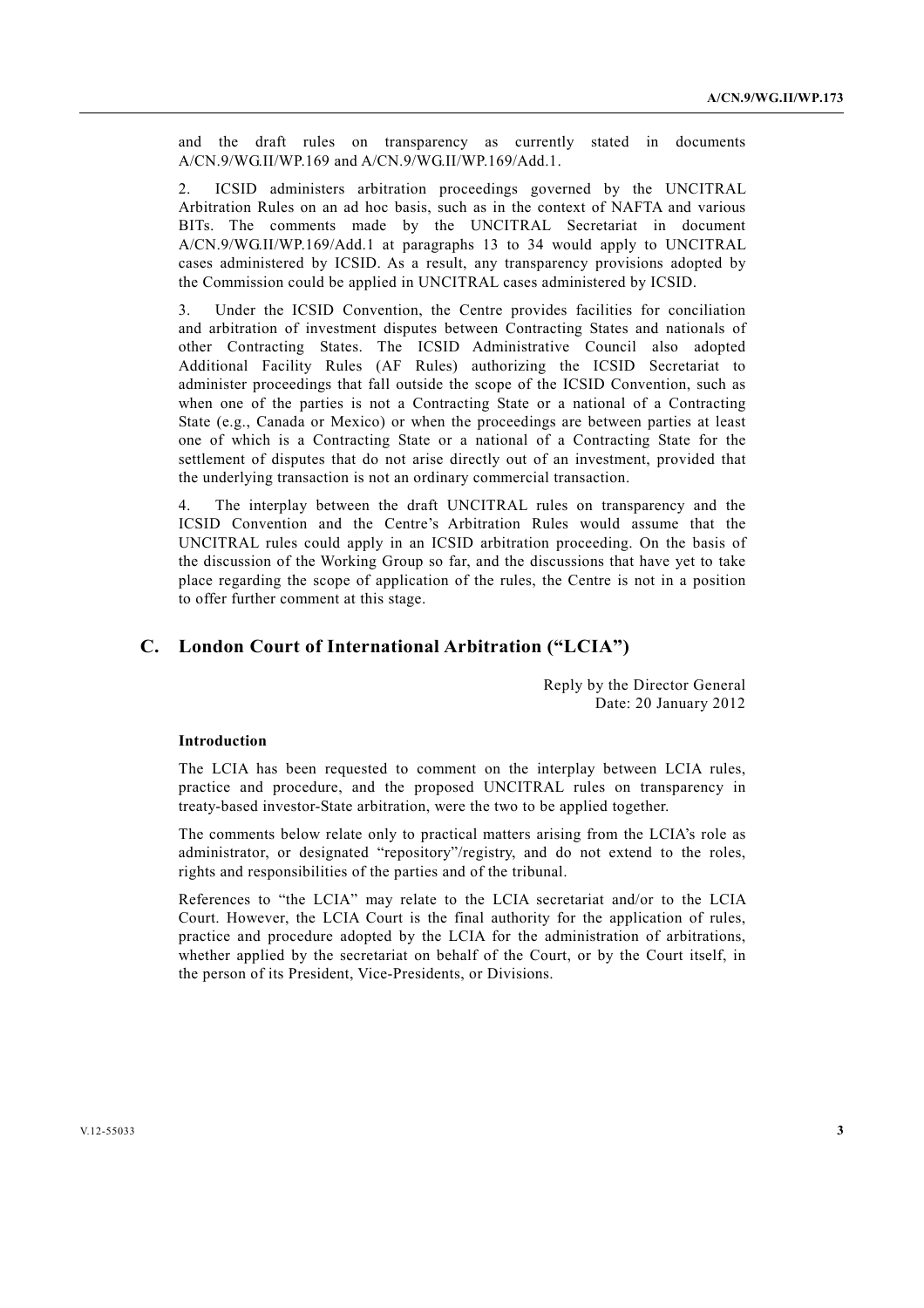#### **UNCITRAL rules on transparency**

#### **Draft Article 1. Scope of application**

*Paragraph 1*: As currently drafted, Option 2, Variant 1 [of paragraph 1 of article 1 as contained in document A/CN.9/WG.II/WP.169, paragraph 8], is the only version by which the rules on transparency may come to be applied in arbitration proceedings under rules other than the UNCITRAL arbitration rules.

*Paragraph 2*: The mandatory nature of the rules on transparency is noted.

*Paragraphs 3-5*: The precedence taken by the rules on transparency over the applicable arbitration rules, in the event of conflict, is noted. The LCIA joins with ICSID, PCA, SCC and ICC in confirming that, as a matter of principle, the application of the rules on transparency in conjunction with the LCIA arbitration rules is unlikely to cause problems.

The LCIA's position may, however, change as the draft rules on transparency evolve.

## **Draft Article 2. Publication of information at the commencement of arbitral proceedings**

By Article 30.1 of the LCIA arbitration rules, unless they expressly agree in writing to the contrary, the parties undertake, as a general principle, to keep confidential all materials in the proceedings, created and produced for the purpose of the arbitration. The adoption by the parties, in writing, of the rules on transparency would constitute their agreement that such materials need not be kept confidential.

Were the LCIA required to act as a registry for the purposes of the rules on transparency, it would set up a dedicated website, with dedicated server; operated and maintained separately from its own website, to ensure greater efficiency and ease of operation and access; and to safeguard the confidentiality of other arbitrations pending before the LCIA, to which the confidentiality provisions of Article 30 of the LCIA arbitration rules did apply.

### **Draft Article 3. Publication of documents**

See comments relating to Article 2, above.

The exceptions to publication covered by Article 8 are noted, as is the responsibility of the tribunal, under Article 3.4 to ensure that documents that are not to be made publicly available are withheld from the registry, or are suitably redacted.

In the event that an arbitral institution were not only acting as registry, but also administering under its own rules in conjunction with the rules on transparency, the institution itself would presumably receive documents that were not to be made publicly available. In which case, the institution would expect to be advised by the tribunal of which of these documents were to be excluded from the public record or redacted.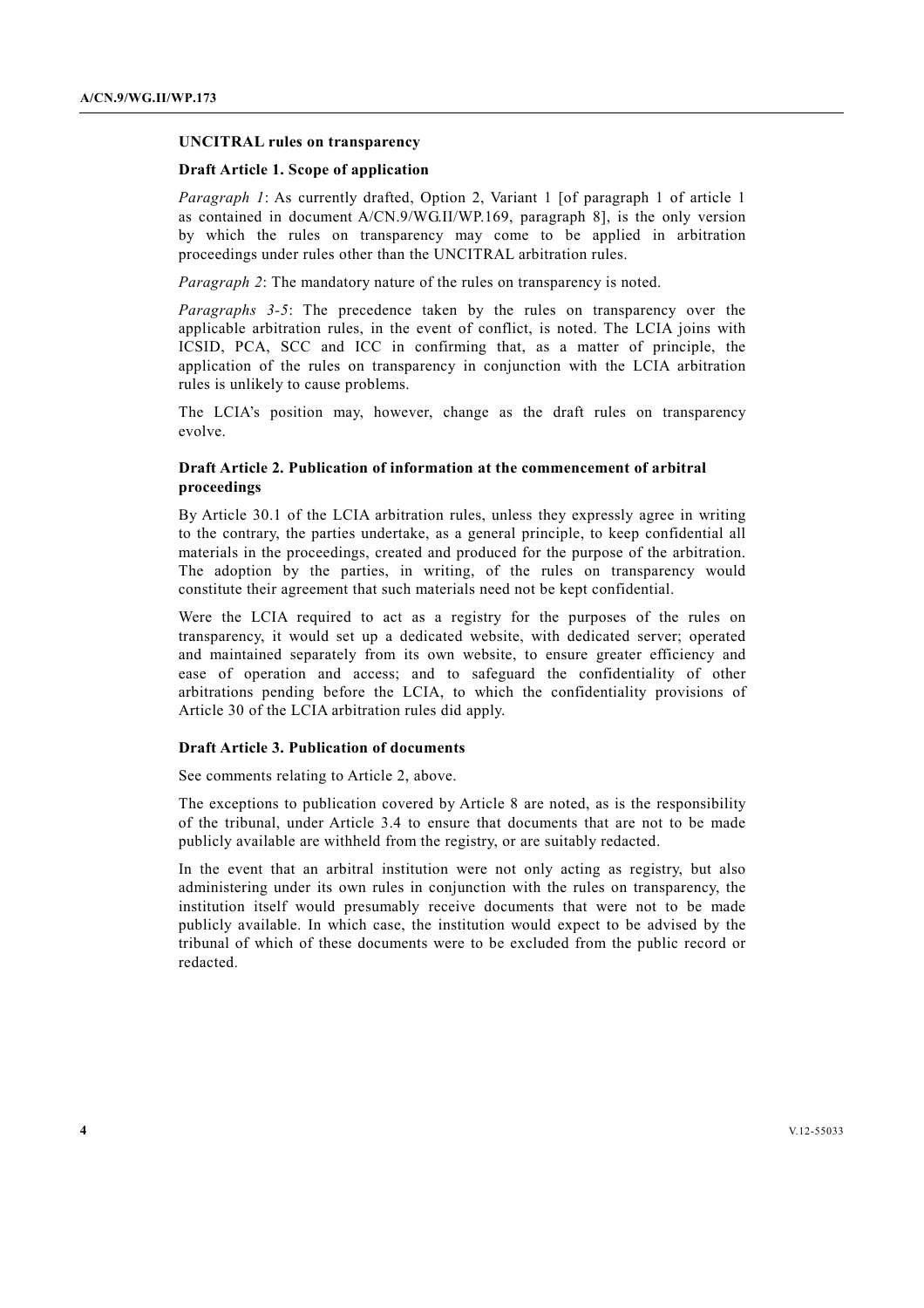#### **Draft Article 4. Publication of arbitral awards**

As above, the adoption of the rules on transparency would constitute an agreement in writing that the award should not be kept confidential, for the purposes of Article 30.1 of the LCIA arbitration rules.

Also as above, were the institution administering the arbitration under its own rules, and not merely acting as registry, it would be privy to non-redacted awards, although only redacted versions (if applicable) would be made publicly available.

I note the use, in Articles 2, 3 and 4, of the words, "*promptly*", and "*in a timely manner*" relating to the registry's duty to make materials available to the public. It would be helpful if there were guidance as to how these words should be interpreted.

#### **Draft Article 5. Submission by a third person**

That there is no provision in the LCIA rules for the intervention of amici curiae does not prohibit the express agreement of the parties that such intervention should be permitted in accordance with the procedures set out in this article.

#### **Draft Article 6. Submission by a non-disputing Party to the treaty**

I note that the Working Group has yet to settle whether the tribunal should have the discretion to accept or to decline submissions by non-disputing parties to the treaty. Similarly, that there is to be further discussion as to whether a non-disputing party should be entitled to make submissions not only on matters of treaty interpretation, but also on questions of law or fact, or on matters within the scope of the dispute. It would seem, however, that these matters affect the parties and the tribunal, but not the administering institution or registry.

It is noted, however, that documents submitted pursuant to Articles 5 and 6 of the rules on transparency are to be made available to the public in accordance with Article 3.

#### **Draft Article 7. Hearings**

Article 19.4 of the LCIA arbitration rules provides that all meetings and hearings shall be in private unless the parties agree otherwise in writing, or the arbitral tribunal directs otherwise. The adoption of the rules on transparency would constitute an agreement in writing that hearings need not be held in private.

On a minor housekeeping matter, with reference to Article 7.3, the LCIA secretariat would be at the disposal of the tribunal for the purposes of making the logistical arrangements referred to in that article, were the arbitration being conducted under the LCIA arbitration rules.

#### **Draft Article 8. Exceptions to transparency**

The question of what information is not to be made available to the public or to non-disputing parties, is for the tribunal and the parties. It is, however, essential that the mechanisms, designed to ensure that the administrator and/or registry does not make such materials public, are effective, having in mind the registry's obligation to publish "*promptly*" or "*in a timely manner*".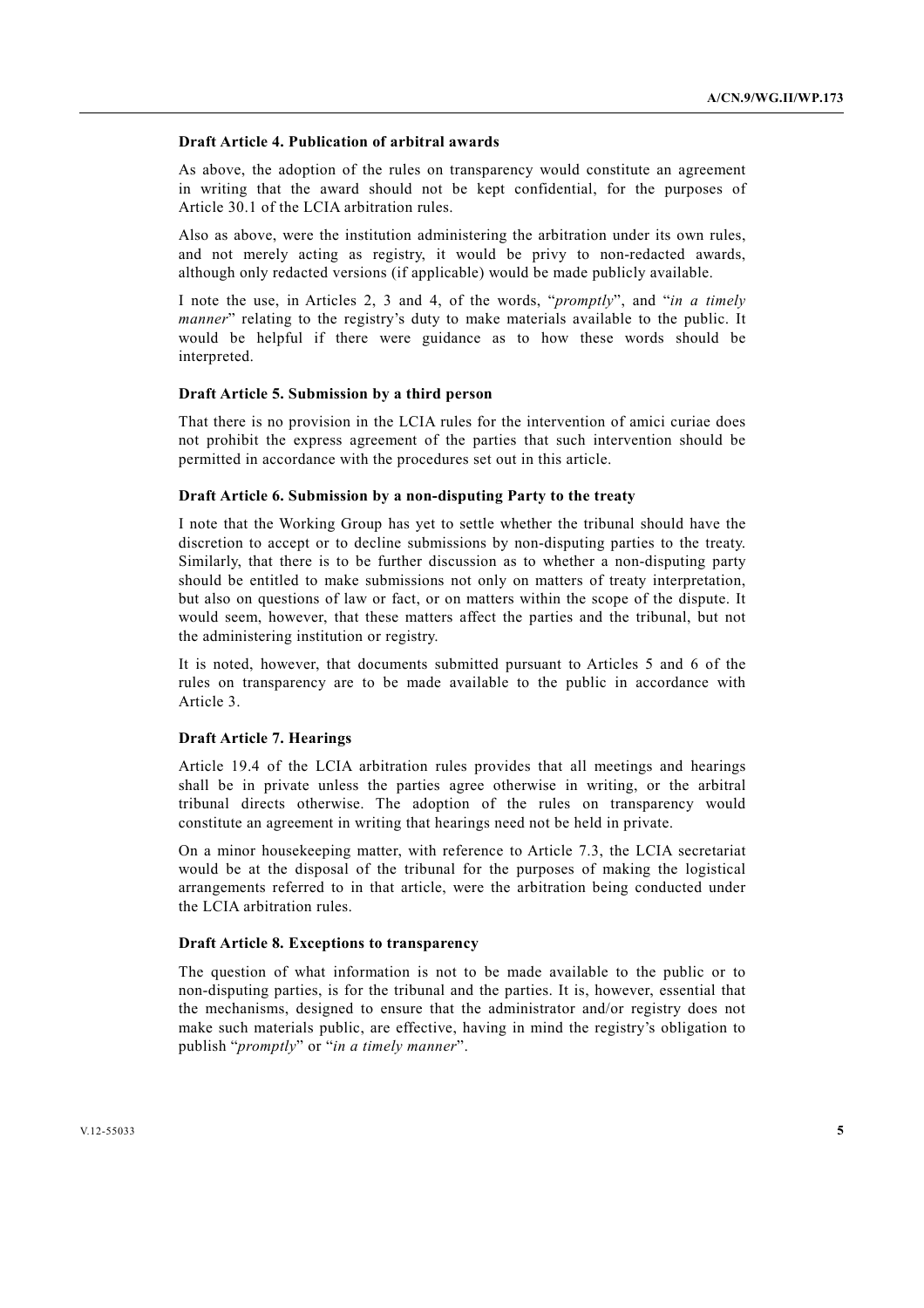## **D. Cairo Regional Centre for International Commercial Arbitration ("CRCICA")**

Reply by the Director Date: 20 January 2012

#### I. General Remarks

Since its establishment CRCICA adopted, with minor modifications, the Arbitration Rules of UNCITRAL of 1976 ("UNCITRAL Rules"). CRCICA has amended its Arbitration Rules in 1998, 2000, 2002 and 2007 to ensure that they continue to meet the needs of their users, reflecting best practice in the field of international institutional arbitration.

The present CRCICA Arbitration Rules were enforced as of March 2011 ("Rules"). They are based upon the new UNCITRAL Arbitration Rules, as revised in 2010, with minor modifications emanating mainly from the Centre's role as an arbitral institution and an appointing authority.

The Rules are equally applicable to commercial and investment arbitration proceedings.

Article 40 of the Rules provides for confidentiality as a general principle, however, the parties could deviate from such rule should they so agree.

#### II. Treaty and UNCITRAL Rules vis-à-vis the Rules

In this section, we shall provide our comments regarding the interplay between the Treaty and UNCITRAL Rules which are contained in the UNCITRAL document A/CN.9/WG.II/WP.169/Add.1, paragraphs 13 to 34, which are also applicable for the Rules. We will keep the same sequence as contained in the said document for ease of reference.

#### a. Modifying

Publication of arbitral awards

*A/CN.9/WG.II/WP.169/Add.1*: Paragraph 16. *Relevant article from the CRCICA Arbitration Rules*: Article 40, paragraphs 1 and 3. *Same implication on the Rules as to the UNCITRAL Rules?* Yes. *Comments*: Confidentiality is regulated by Article 40 of which the parties may opt out.

#### Hearings

*Text from A/CN.9/WG.II/WP.169/Add.1*: Paragraph 17. *Relevant article from the CRCICA Arbitration Rules*: Article 28, paragraph 3. *Same implication on the Rules as to the UNCITRAL Rules?* Yes. *Comments*: Same paragraph is found in the Rules.

### b. Supplementing

Scope of application — article 1 of the rules on transparency *Text from A/CN.9/WG.II/WP.169/Add.1*: Paragraphs 19-23. *Relevant article from the CRCICA Arbitration Rules*: Article 1, paragraph 2.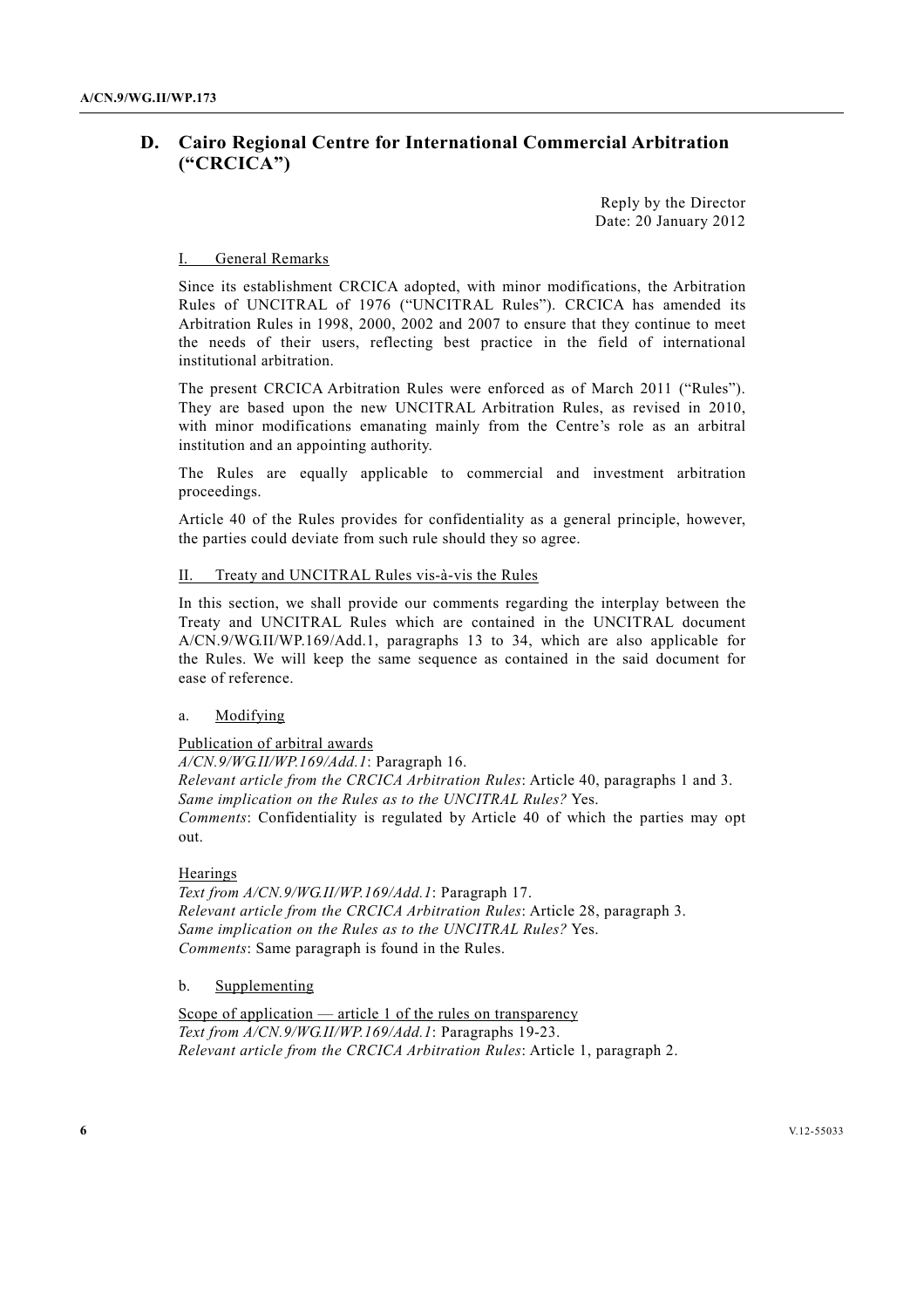*Comments*: Article 1, paragraph 2, of the Rules stipulates that the applicable version of the rules shall be the rules in effect on the date of commencement of the arbitration proceedings, unless agreed otherwise.

Therefore, the Rules will be applicable to disputes commencing after March 2011 even if the investment treaty was signed before the said date. However, this is relevant only in the event that the final draft of the Treaty includes the variant stipulating for its applicability with rules different than the UNCITRAL Rules.

### Article 1, paragraph (3), of the rules on transparency

*Text from A/CN.9/WG.II/WP.169/Add.1*: Paragraph 24. *Relevant article from the CRCICA Arbitration Rules*: Article 17, paragraph 1. *Same implication on the Rules as to the UNCITRAL Rules?* Yes. *Comments*: Same paragraph is contained in the Rules and therefore the same effect applicable on the UNCITRAL Rules exists.

#### Initiation of arbitration proceedings — article 2 of the rules on transparency *Text from A/CN.9/WG.II/WP.169/Add.1*: Paragraph 25.

*Relevant article from the CRCICA Arbitration Rules*: Article 4

*Comments*: Article 4 provides that all documents are to be submitted to CRCICA which will cover the event where CRCICA shall be acting as a Registry and/or will provide CRCICA with copies to forward to the relevant Registry should it be bound to do so.

## Publication of documents — article 3 of the rules on transparency

*Text from A/CN.9/WG.II/WP.169/Add.1*: Paragraph 26.

*Comment*: As the arbitral institute administering the case, all documents are to be communicated via CRCICA.

Submission by third persons — article 5 of the rules on transparency;

Submission by non-disputing Party to the treaty  $-$  article 6 of the rules on transparency

*Text from A/CN.9/WG.II/WP.169/Add.1*: Paragraphs 27-28.

*Same implication on the Rules as to the UNCITRAL Rules?* Yes. *Comments*: CRCICA is also silent as to submissions by non-disputing parties. Therefore the same effect applicable on the UNCITRAL Rules exists.

#### c. No effect

Exceptions to transparency — article  $8$  of the rules on transparency *Text from A/CN.9/WG.II/WP.169/Add.1*: Paragraphs 29-30.

*Relevant article from the CRCICA Arbitration Rules*: Article 40.

*Same implication on the Rules as to the UNCITRAL Rules?* No.

*Comments*: Again, Article 40 regulating confidentiality stipulates that the whole process is confidential unless the parties agree otherwise. Therefore, Article 8 of the Treaty shall have a "modifying" effect on the Rules unlike the case with the UNCITRAL Rules.

Repository of published information — article 9 of the rules on transparency, and appointing authorities

*Text from A/CN.9/WG.II/WP.169/Add.1*: Paragraphs 31-33.

*Comments*: These functions are already exercised by CRCICA as an arbitral institution, with the exception of publishing documents. Should the Registry be a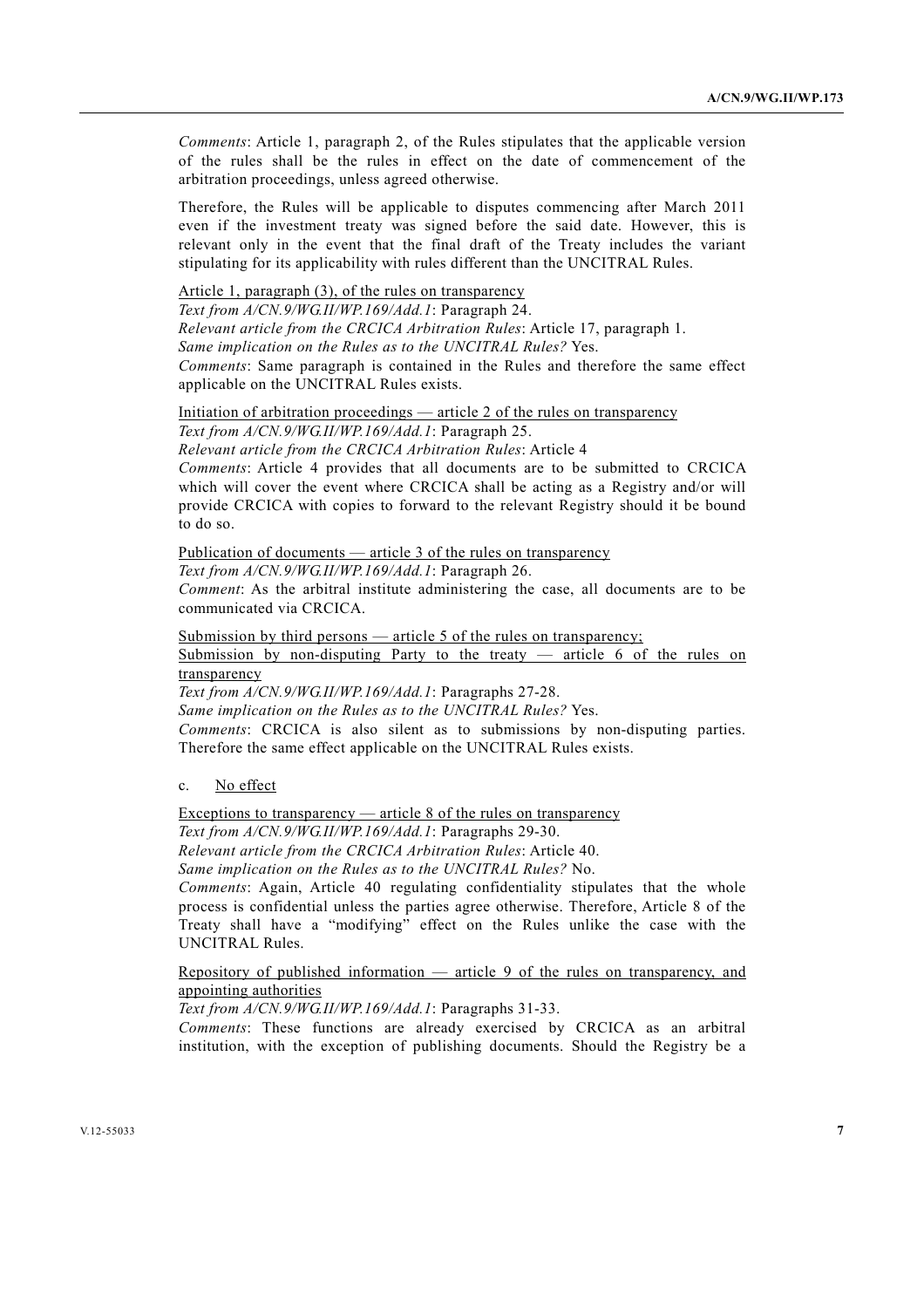different unit other than CRCICA, the articles providing for CRCICA's role as an appointing authority would therefore be modified.

Allocation of costs

*Text from A/CN.9/WG.II/WP.169/Add.1*: Paragraph 34. *Relevant article from the CRCICA Arbitration Rules*: Article 46. *Same implication on the Rules as to the UNCITRAL Rules?* Yes. *Comments*: Although the Rules differ from the UNCITRAL Rules when it comes to regulating the arbitration costs, both rules make the unsuccessful party liable for the costs in principle. Section V of the Rules regulates the costs of the arbitration.

### III. Treaty and the Rules, possibilities that do not exist with the UNCITRAL Rules

As stated above, the Rules contain an article regulating confidentiality which does not exist in the UNCITRAL Rules. The parties to the arbitration may however agree to deviate from such rule. Accordingly, the Treaty shall have a modifying effect on the Rules in connection thereto.

Since, unlike the UNCITRAL Rules, the CRCICA Rules are applicable to institutional arbitrations, the role of CRCICA is reflected therein. Depending on the functions of the Registry, the role played by CRCICA may be of use to it should the Treaty stipulate for regulations regarding the interplay between the role of the institution administering the proceedings and the Registry.

## **E. Arbitration Institute of the Stockholm Chamber of Commerce ("SCC")**

Reply by the Secretary-General Date: 23 January 2012

We have reviewed the report of the Working Group on Arbitration on the work of its fifty-fifth session, A/CN.9/736, the draft rules on transparency, A/CN.9/WG.II/WP.169, the comments on the interplay between the UNCITRAL Arbitration Rules and the draft rules on transparency, A/CN.9/WG.II/WP.169/Add.1, paragraphs 13 to 34, and the question in your letter of 14 December 2011.

The below represents a preliminary assessment of the possible interplay between the SCC Rules and the draft rules on transparency.

In summary, the SCC does not foresee that the draft rules on transparency would create any problems for treaty-based investor-State arbitrations under the SCC Rules where the draft rules on transparency would be applied.

For the sake of clarity, the SCC would like to underline that none of the below should be interpreted as the SCC advocating a specific standard on transparency. The objective has been to outline how the SCC Rules would work in conjunction with the draft rules on transparency. The SCC recognizes that the rules on transparency have not yet been finalized, and this reply is thus presented with the caveat that a different analysis may be necessary as a result of the final version of the text.

This document outlines the possible interplay between the SCC Rules and the draft rules on transparency in the context of treaty-based investor-State arbitration. The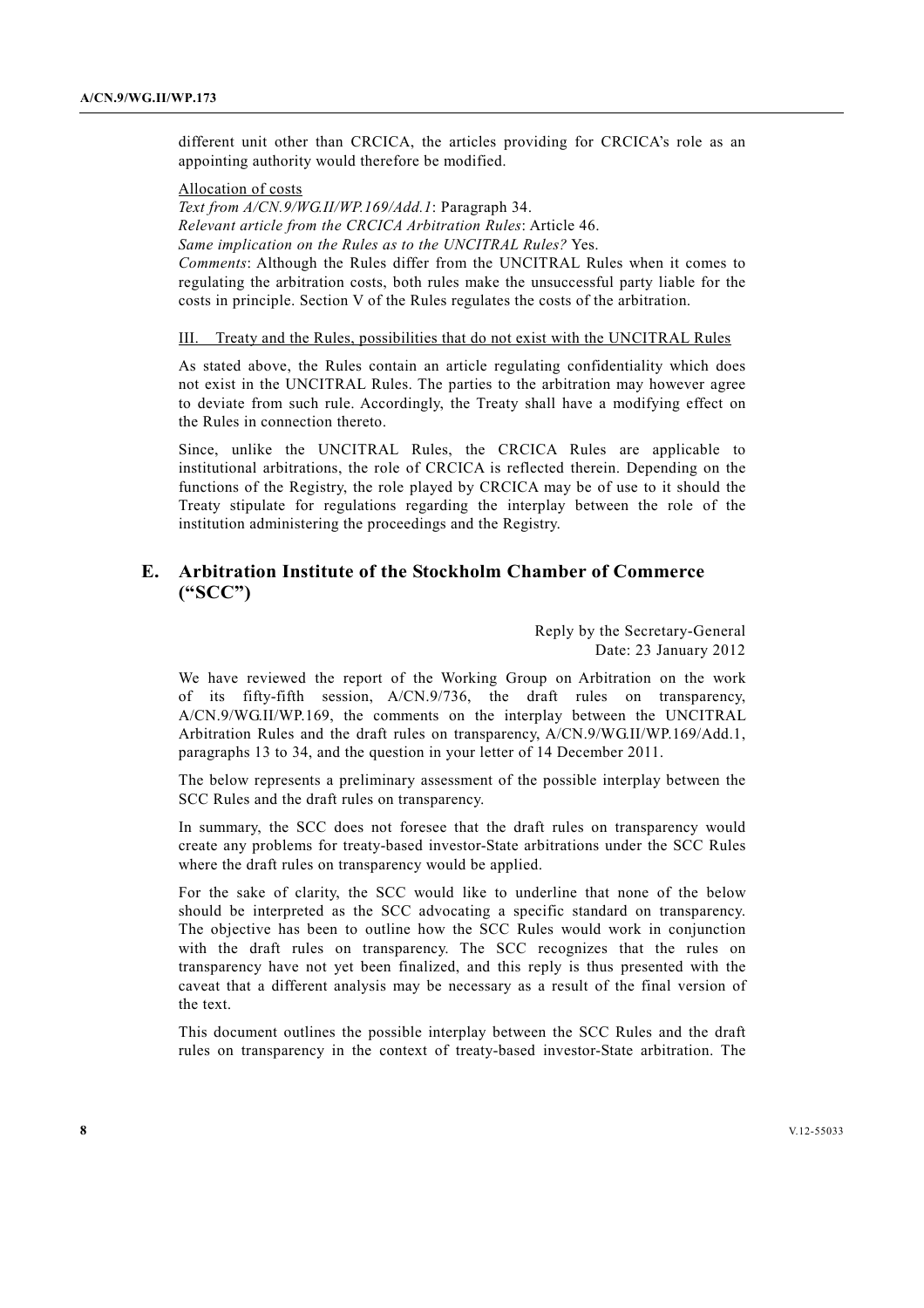SCC Rules apply equally in commercial and treaty-based investor-State arbitral proceedings.

These comments first provide some general remarks on the interplay between the SCC Rules and the draft rules on transparency. The comments then follow the format of the Secretariat's note on the interplay between the draft rules of transparency and the UNCITRAL Arbitration Rules, A/CN.9/WG.II/WP.169/Add.1, paragraphs 13 to 34, to provide specific comments on how provisions of the draft rules would modify, supplement or have no effect on the SCC Rules.

#### **THE SCC RULES AND THE DRAFT RULES ON TRANSPARENCY**

The rules on transparency may be applied as a result of the different options as described in Article 1 — Scope of Application. Arbitrations that take place under both the SCC Rules and the draft rules on transparency may only occur under Option 2, Variant 1 of Article 1(1) of the draft rules on transparency, for the obvious reason that Option 1 and Option 2, Variant 2 refer to arbitrations conducted under the UNCITRAL Arbitration Rules. For the rules on transparency to be applied to arbitrations conducted under the SCC Rules, the agreement to arbitrate the treatybased investor-State dispute must (i) refer to the SCC Rules, and (ii) incorporate the rules on transparency.

The SCC Rules consist of many provisions that may be modified by party agreement. Article 19(1) of the SCC Rules provides that "[s]ubject to these Rules and any agreement between the parties, the Arbitral Tribunal may conduct the arbitration in such manner as it considers appropriate". Application of the draft rules on transparency therefore does not likely present any conflict with the SCC Rules where the rules on transparency, under Option 2, Variant 1 of Article 1(1), would form part of the parties' arbitration agreement.

In the report of the Working Group on Arbitration on the work of its fifty-fifth session, A/CN.9/736, the Secretariat noted that the Working Group agreed to amend the language of the draft rules on transparency to use terminology that is consistent with the 2010 UNCITRAL Arbitration Rules (see, e.g., paras. 15, 39, 61). In some instances, the terminology in the draft rules on transparency differs from the terminology used in the SCC Rules. For example, Article 2 of the draft rules on transparency refers to the "notice of arbitration", while Article 2 of the SCC Rules refers to this document as the "Request for Arbitration". As a general comment regarding differing terminology, the SCC does not anticipate that differing terminology in the draft rules on transparency and the SCC Rules will affect the interplay between the two rules.

While differing terminology will likely not affect the interplay between the two rules, the SCC would like to highlight that the SCC Rules and the draft rules on transparency appear to differ in regards to when the arbitration is deemed to "commence". Under Article 4 of the SCC Rules, the arbitration is commenced on the date that the SCC receives the Request for Arbitration. Article 2 of the draft rules on transparency, entitled "Publication of information at the commencement of arbitral proceedings" does not reference an institution's role under either Option 1 or Option 2 as relevant in determining the date of "commencement of arbitral proceedings". Rather, the SCC understands that Article 2 of the draft rules on transparency considers that the arbitration commences "[o]nce the notice of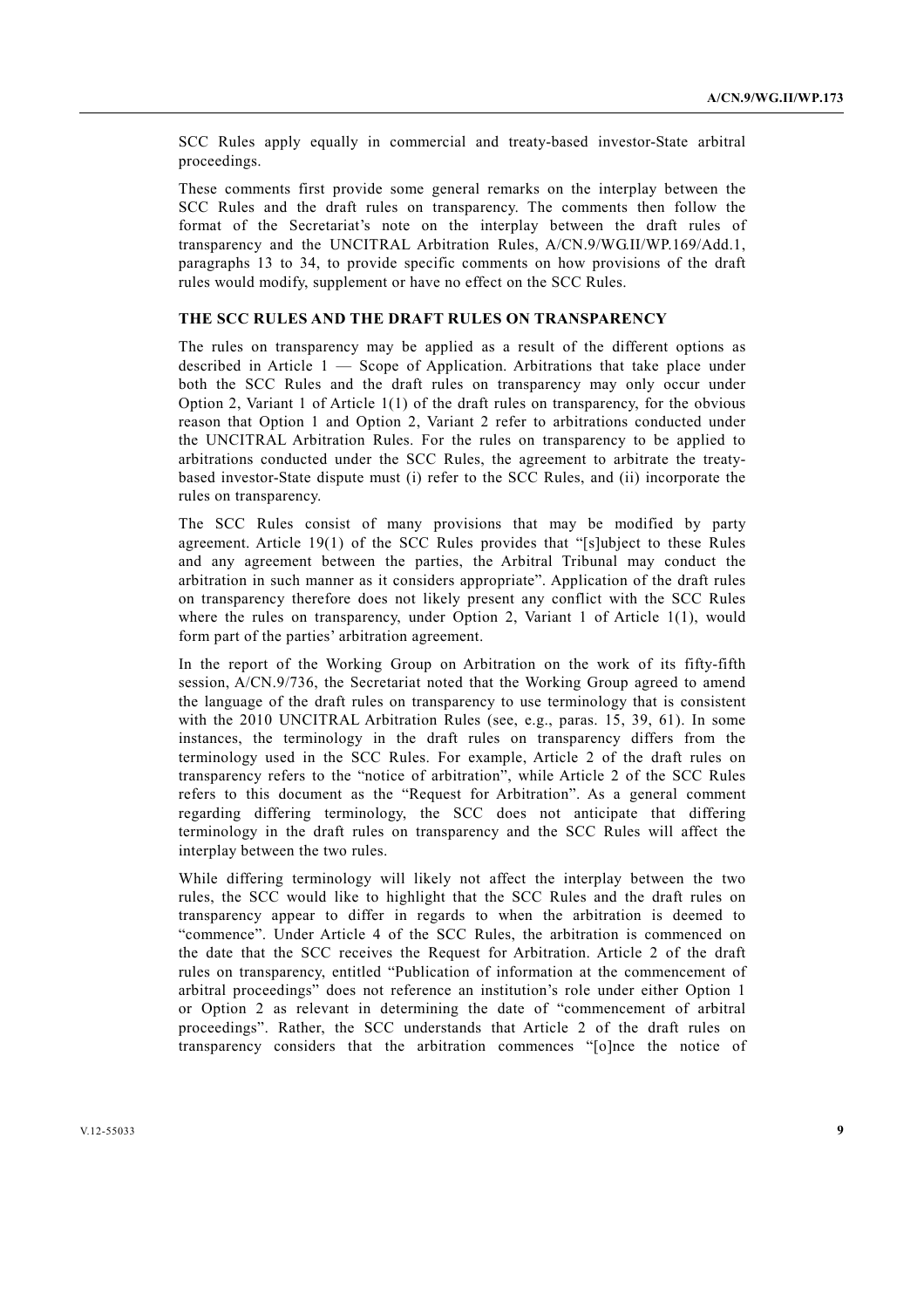arbitration has been received by the respondent", similar to Article 3(2) of the 2010 UNCITRAL Arbitration Rules. While the effect of this difference is not known at this time, the SCC would like to highlight the difference.

As a final general comment, the SCC notes that several provisions of the draft rules on transparency require the arbitral tribunal to exercise its discretion in implementing the rules (see, e.g., Article 5 on allowing submission by third parties and Article 8(7) on exceptions to transparency). Should the arbitral tribunal be unable to reach unanimous decision on these discretionary issues, Article 35 of the SCC Rules will apply to resolve the issue. Article 35 of the SCC Rules states that where an arbitral tribunal consists of more than one arbitrator, decisions shall be made by majority vote or by the chairperson, failing a majority. The arbitral tribunal may also decide that the chairperson alone has the authority to make procedural rulings.

Following the format of the Secretariat's note on the interplay between the rules on transparency and the UNCITRAL Arbitration Rules, A/CN.9/WG.II/WP.169/Add.1, paragraphs 13 to 34, the SCC's comments on the specific interplay between provisions of the SCC Rules and the draft rules on transparency are threefold: provisions of the draft rules on transparency that would modify the SCC Rules (a); provisions of the draft rules on transparency that would supplement the SCC Rules (b); and provisions of the draft rules on transparency that would have no effect on the SCC Rules (c).

#### **a. Modifications to provisions of the SCC Rules**

Articles 3, 4, 7 and 9 (Option 2, para. 1) of the draft rules on transparency would constitute party agreements that modify the default provisions of the SCC Rules.

## *Publication of documents — Article 3 of the draft rules on transparency, modifying Article 46 of the SCC Rules*

Article 3 of the draft rules on transparency requires the arbitral tribunal to communicate documents to the repository for publication. Article 46 of the SCC Rules requires the arbitral tribunal to maintain the confidentiality of the arbitration. The confidentiality provision in the SCC Rules is subject to party agreement to the contrary, and the adoption of the draft rules on transparency would constitute party agreement to modify the provisions in the SCC Rules.

#### *Publication of arbitral awards — Article 4 of the draft rules on transparency, modifying Article 46 of the SCC Rules*

Article 4 of the draft rules on transparency requires the arbitral tribunal to communicate the arbitral award to the repository. Article 46 of the SCC Rules requires the arbitral tribunal to maintain the confidentiality of the award. The confidentiality provision in the SCC Rules is subject to party agreement, and the adoption of the draft rules on transparency would constitute a party agreement that modifies the provisions in the SCC Rules.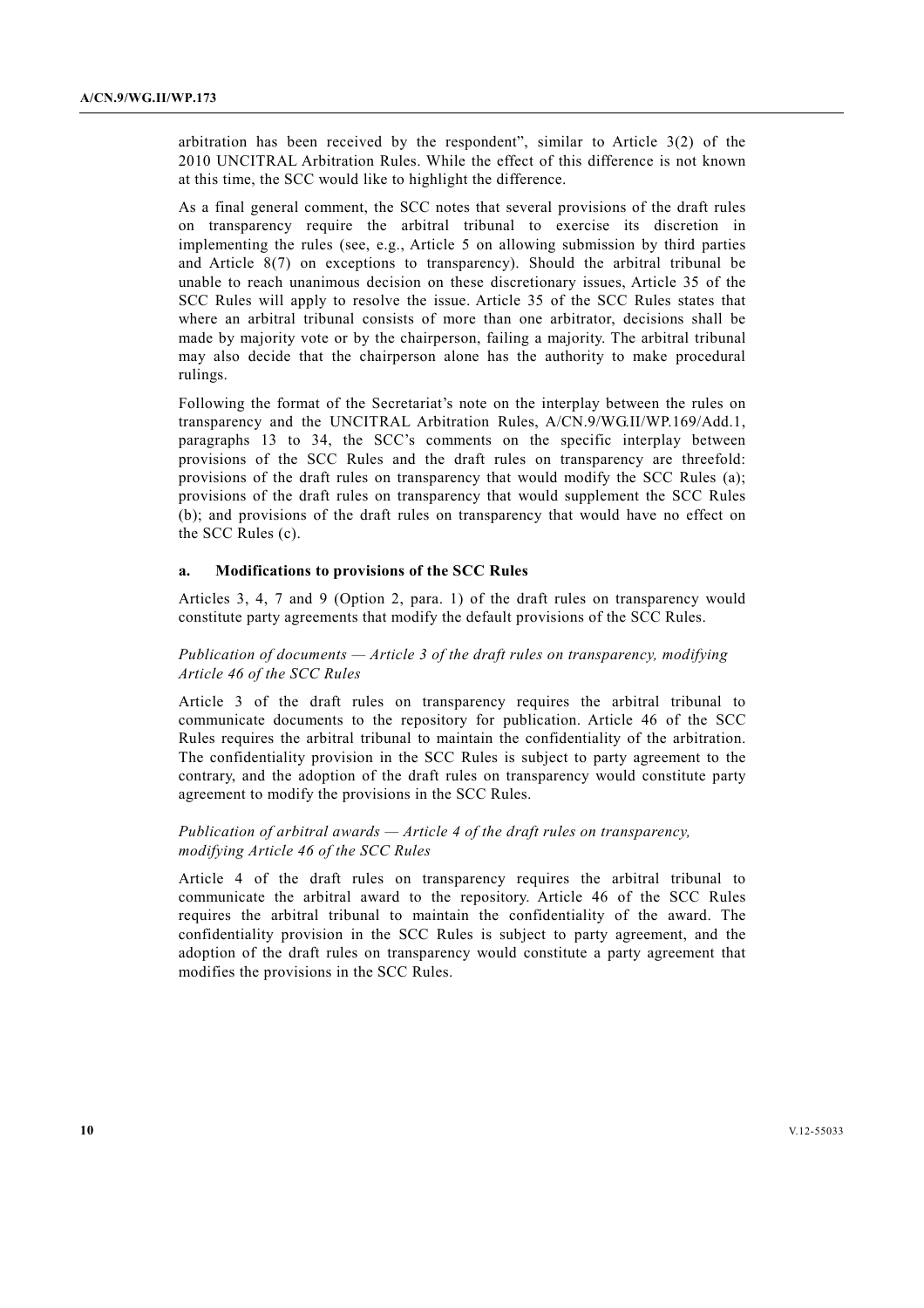*Hearings — Article 7 of the draft rules on transparency, modifying Article 27(3) of the SCC Rules* 

Article 7(1) of the draft rules on transparency requires hearings to be public, unless otherwise decided by the arbitral tribunal, after consultation with the disputing parties. Article 27(3) of the SCC Rules states that hearings will be held in private, unless otherwise agreed by the parties. The adoption of the draft rules on transparency would constitute a party agreement to modify the default provisions in the SCC Rules, requiring hearings to be public.

## *Repository of published information — Article 9 (Option 2, para. 1) of the draft rules on transparency, modifying Article 46 of the SCC Rules*

Article 9 (Option 2, para. 1) of the draft rules on transparency requires that the arbitral institution administering the arbitral proceedings be responsible for making information publicly available pursuant to the rules. Article 46 of the SCC Rules requires the SCC to maintain the confidentiality of the arbitration and the award, and is expressly subject to party agreement to the contrary. The adoption of the draft rules on transparency would constitute a party agreement to modify the default provisions in the SCC Rules, requiring the SCC to publish certain information throughout the arbitration.

This explanation is presented with the caveat that the SCC would be hesitant to disclose information in situations where one party objects to the applicability of the rules on transparency prior to the constitution of the arbitral tribunal.

#### **b. Supplement to the SCC Rules**

Articles 1-8 of the draft rules on transparency would supplement provisions of the SCC Rules.

#### *Scope of application — Article 1*

 *Article 1(1) (Option 2, Variant 1), (2), (4), (5) of the draft rules on transparency, supplementing the SCC Rules generally under Article 19(1) of the SCC Rules* 

Under Article 19(1) of the SCC Rules, the arbitration shall be conducted in accordance with the agreement of the parties. Article 1(1) (Option 2, Variant 1) of the draft rules on transparency states the rules will be applied when expressly provided for in the relevant treaty, and the draft rules on transparency would be part of the agreement between the parties that instructs the arbitral tribunal how the arbitration shall be conducted. The draft rules on transparency therefore would supplement the SCC Rules.

## *Article 1(3) of the draft rules on transparency, supplementing Article 19 of the SCC Rules*

Article 1(3) of the draft rules on transparency requires the arbitral tribunal to balance the public interest in transparency in treaty-based investor-State arbitration and in the particular arbitration with the parties' interest in a fair and efficient resolution of their dispute. Article 19 of the SCC Rules requires the arbitral tribunal to exercise its discretion as "appropriate", while ensuring the arbitration is impartial, practical and expeditious. By requiring the arbitral tribunal to take the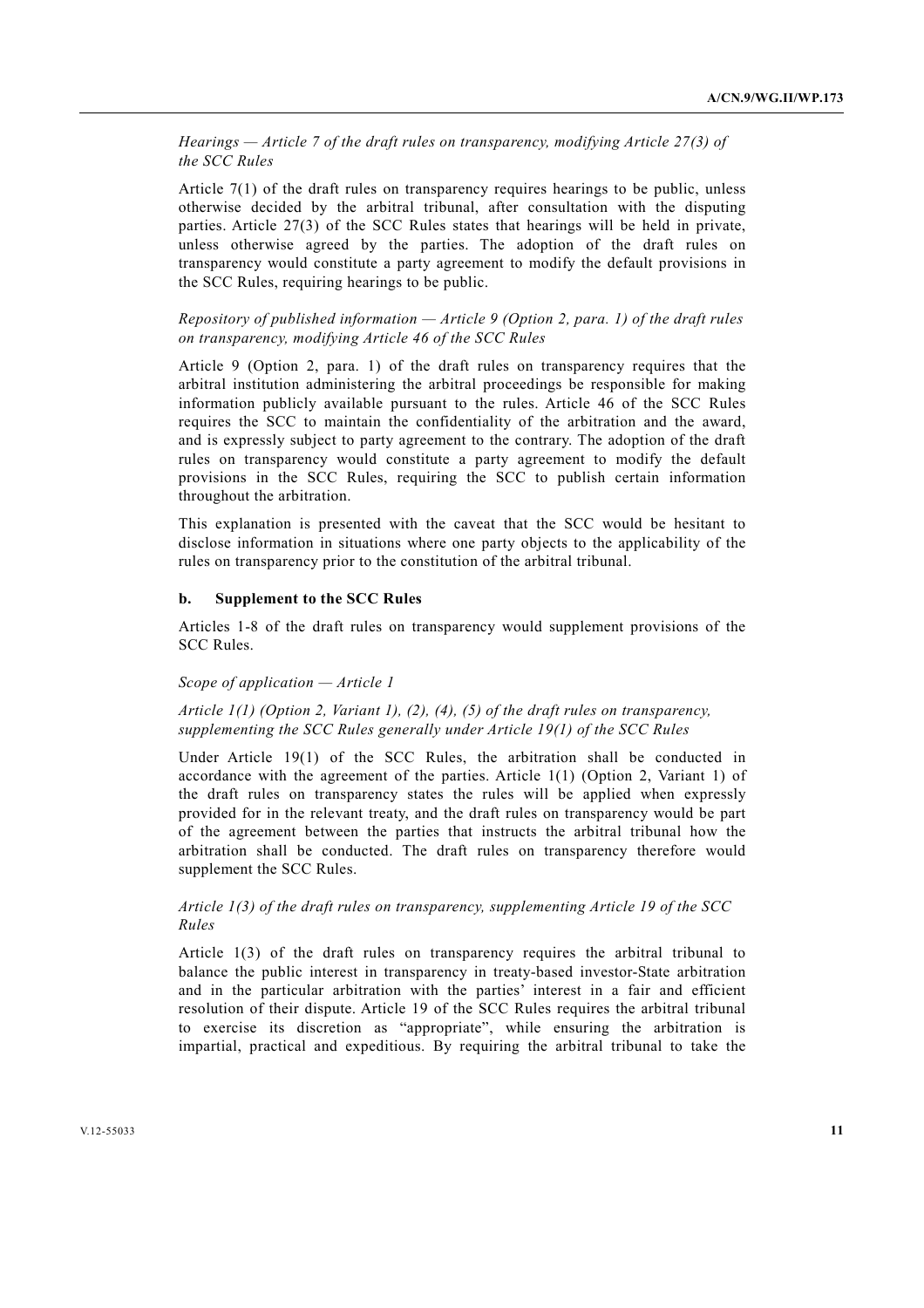public interest in transparency into account when exercising its discretion, the draft rules on transparency would supplement the SCC Rules.

 *Publication of information at the commencement of arbitral proceedings — Article 2 of the draft rules on transparency, supplementing Article 2 and Article 5 of the SCC Rules* 

Article 2 of the draft rules on transparency places an obligation on the disputing parties to provide information to the repository once the notice of arbitration has been received. This obligation supplements the obligations on the disputing parties in commencing the arbitral proceedings under Article 2 and Article 5 of the SCC Rules.

## *Publication of documents — Article 3 of the draft rules on transparency, supplementing Articles 18-34 ("The proceedings before the Arbitral Tribunal") of the SCC Rules*

Article 3 of the draft rules on transparency requires the arbitral tribunal to communicate documents to the repository for publication. Such an obligation is not included in Articles 18-34 ("The proceedings before the Arbitral Tribunal") of the SCC Rules. Article 3 of the draft rules on transparency would therefore supplement this provision of the SCC Rules.

## *Publication of arbitral awards — Article 4 of the draft rules on transparency, supplementing Article 36(4) of the SCC Rules*

Article 4 of the draft rules on transparency requires the arbitral tribunal to communicate the arbitral award to the repository. Article 36(4) of the SCC Rules obliges the arbitral tribunal to communicate the award to the parties and the SCC. In the event of the SCC acting as both the administering institution and the repository (as under Article 9 (Option 2, para. 1) of the draft rules on transparency), Article 4 of the draft rules on transparency would have no effect on the communication requirements in the SCC Rules, as the SCC would already be in possession of the award. In all other cases, however, Article 4 of the draft rules on transparency would supplement the communication requirements in Article 36(4) of the SCC Rules by requiring the arbitral tribunal to communicate the award to an additional body.

## *Submission by a third party — Article 5 of the draft rules on transparency, supplementing Article 24 and Article 26 of the SCC Rules*

Article 5 of the draft rules on transparency allows the arbitral tribunal to accept submissions from third parties, after consultation with the disputing parties. The SCC Rules are silent on submissions by third parties. The SCC Rules in Article 24 on Written submissions and Article 26 on Evidence refer to the claimant, respondent and, collectively as, the parties, but do not expressly contemplate submissions by third parties.

To date, there are no known arbitrations, treaty-based investor-State or other, under the SCC Rules in which third parties either successfully made or attempted to make submissions to the arbitral tribunal.

The SCC Rules do not present a bar to submissions by third parties. Under Article 19(1) of the SCC Rules, the arbitral tribunal has broad discretion to "conduct